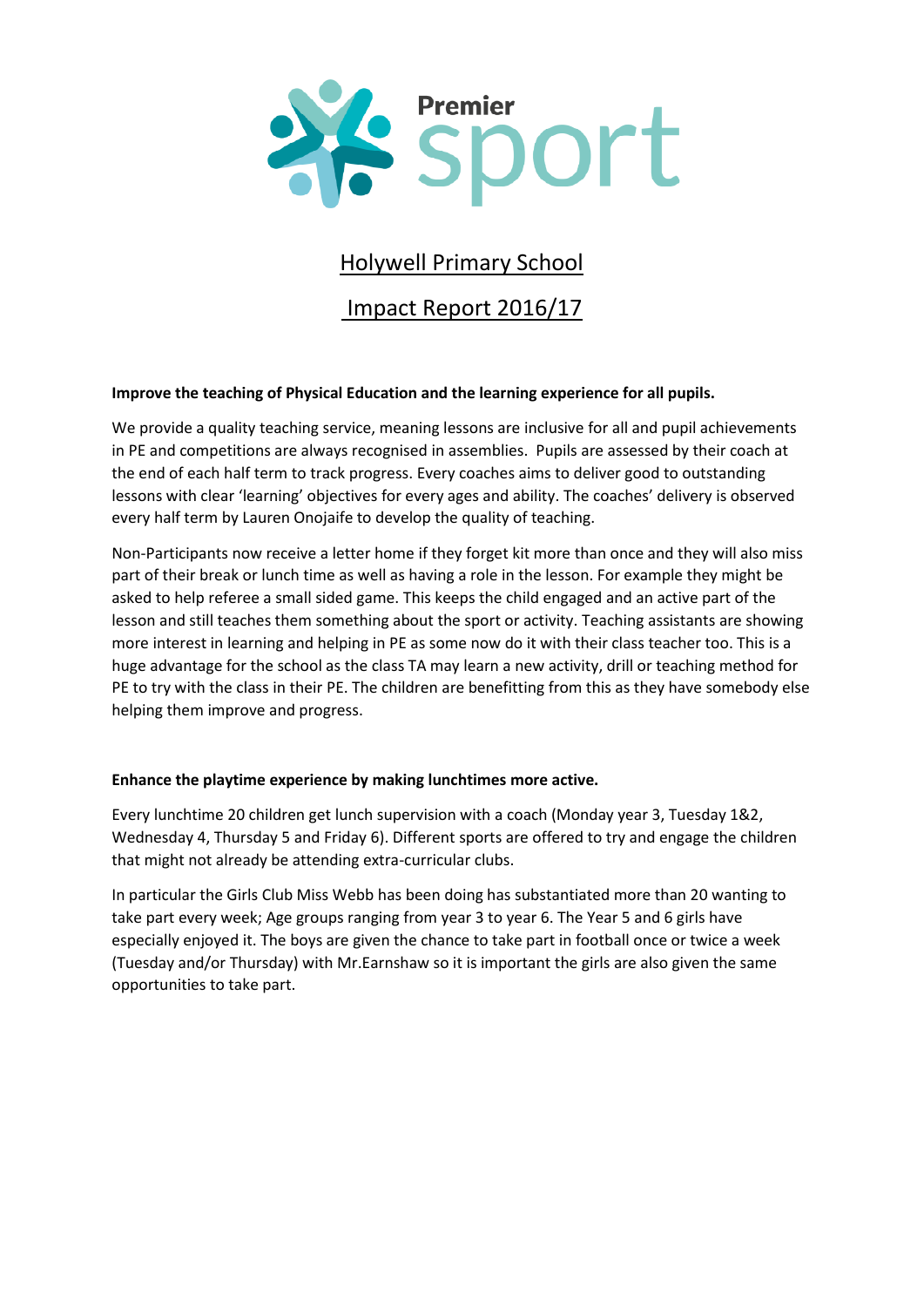## **Provide opportunities for children to take part in non-traditional sports.**

This year we have offered a variety of non-tradition sports clubs; including Archery, Boxercise and Fencing. In doing this we are able to target children that might not typically take part in traditional sports that we also offer, such as football and cricket. Having the chance to try a different sport they might not have done before is important. In particular Boxercise has been popular with children of all ages. The reception students were fascinated and excited to learn about archery and then have a turn when focussing on target games in the Spring 2 Term.

## **Provide greater extra-curricular sporting opportunities for all pupils.**

We are providing a before school and afterschool club every day, so 10 clubs per week. We have worked particularly hard to push the after school clubs which parents have to pay for. Each term clubs have generated a high interest and for the clubs that exceed 20 children wanting to take part we have increased the number of coaches available meaning more children can take part.

| <b>Sport</b>         | Autumn |  |
|----------------------|--------|--|
| Archery AM           | 12     |  |
| <b>Gymnastics PM</b> | 21     |  |
| Dodgeball AM         | 20     |  |
| 3&4 Football PM      | 22     |  |
| Multi-sports AM      | 3      |  |
| <b>Tennis PM</b>     | 21     |  |
| <b>Athletics AM</b>  | 5      |  |
| 5&6 Football PM      | 20     |  |
| <b>Basketball AM</b> | 5      |  |
| 1&2 Football PM      | 20     |  |

| Sport                | <b>Spring</b> |  |
|----------------------|---------------|--|
| Archery AM           | 8             |  |
| <b>Gymnastics PM</b> | 31            |  |
| Dodgeball AM         | 22            |  |
| 3&4 Football PM      | 24            |  |
| <b>Fencing AM</b>    | 10            |  |
| <b>Tennis PM</b>     | 31            |  |
| Hockey AM            | 9             |  |
| 5&6 Football PM      | 16            |  |
| Boxercise AM         | 14            |  |
| 1&2 Football PM      | 20            |  |

| <b>Sport</b>         | <b>Summer</b> |  |  |
|----------------------|---------------|--|--|
| Cricket AM           | 7             |  |  |
| <b>Gymnastics PM</b> | 24            |  |  |
| Dodgeball AM         | 16            |  |  |
| 3&4 Football PM      | 22            |  |  |
| <b>Fencing AM</b>    | 9             |  |  |
| <b>Tennis PM</b>     | 21            |  |  |
| <b>Hockey AM</b>     | 9             |  |  |
| 5&6 Football PM      | 10            |  |  |
| Boxercise AM         | 11            |  |  |
| 1&2 Football PM      | 16            |  |  |

#### **Provide opportunities for children to compete**

We are working to provide regular more interschool competitions for the children that take part in clubs to showcase the skills they have learnt. For example in the Summer Tern, with the help of Miss Hampton, we have organised a dodgeball tournament. The Winner of each year group from year 3 up to 6 will then take part in a competition against another local school.

During our PE lessons coaches organise their own half-termly competitions within their classes. For example Mr McKee organised a basketball, football and hockey competition at the End of Spring 1 with both Year 5 classes combining and enjoying it.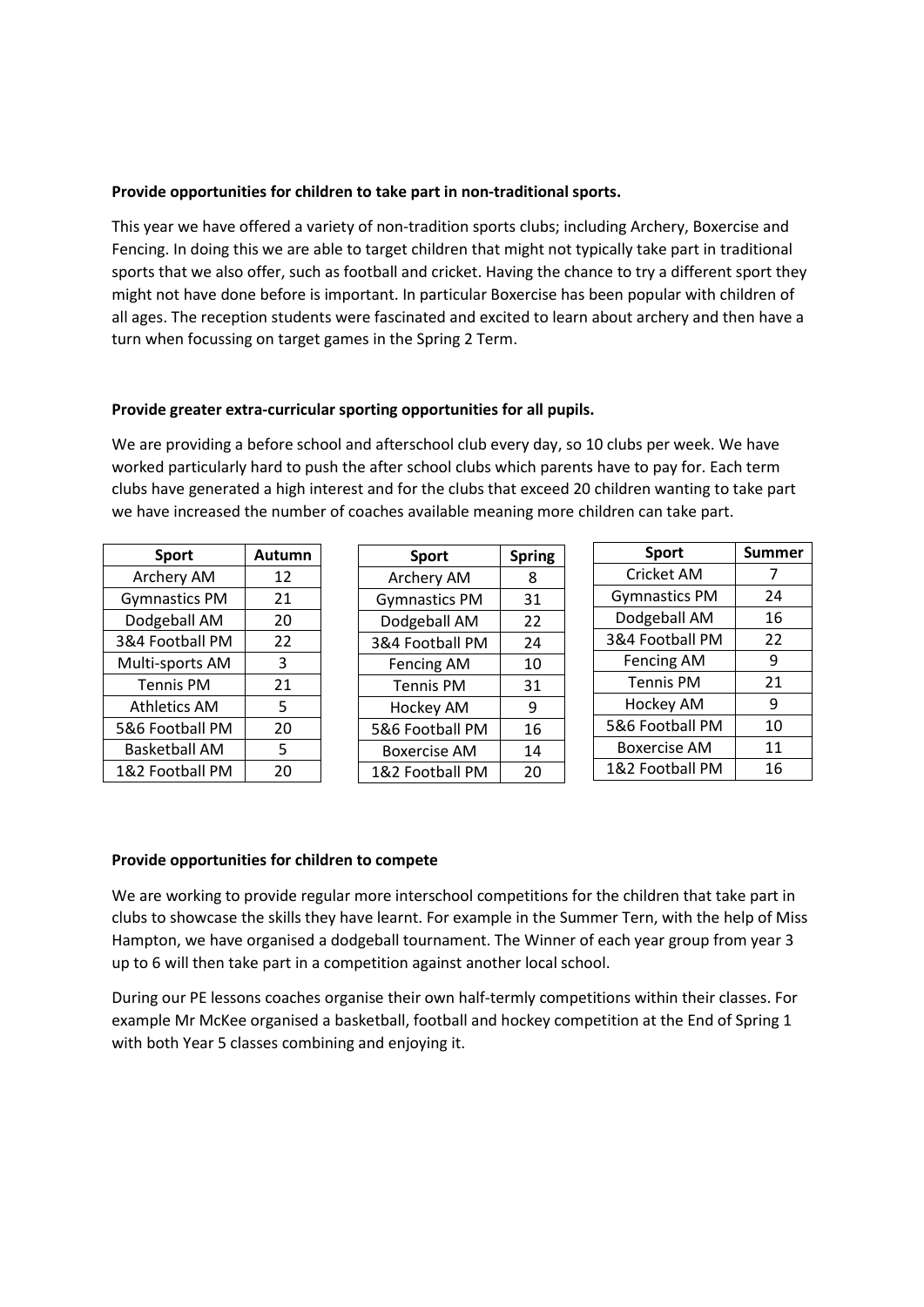### School Sports Partnership

| <b>Sport</b>            | Year   | N.o of children | <b>Position</b> | <b>Qualification to</b> |
|-------------------------|--------|-----------------|-----------------|-------------------------|
|                         | groups | that took part  |                 | <b>County Finals</b>    |
| Gymnastics              | 1 & 2  | 4               | 4 <sup>th</sup> | No                      |
| Gymnastics              | 3 & 4  | 5               | 3 <sup>rd</sup> | No                      |
| Cross country           | 6      | 10              | N/A             | 6 Qualified             |
| Indoor Athletics        | 3 & 4  | 21              | 3 <sup>rd</sup> | No.                     |
| <b>Indoor Athletics</b> | 5 & 6  | 23              | 3 <sup>rd</sup> | No                      |
| <b>Tennis</b>           | 3 & 4  | 8               | 2 <sup>nd</sup> | Yes                     |
| <b>Tennis Final</b>     | 3 & 4  | 4               | 5 <sup>th</sup> | N/A                     |
| Multi Skills            | 1      | 78              | N/A             | N/A                     |
| <b>Speed Stacking</b>   | 4      | 11              | 5 <sup>th</sup> | No                      |
| <b>Kwik Cricket</b>     | 5      | 17              | $3^{\text{rd}}$ | No                      |
| Hockey                  | 5 & 6  | 16              | 5 <sup>th</sup> | No                      |
| <b>Basketball</b>       | 5&6    | 15              | $3^{\text{rd}}$ | No                      |
| Football                | 6      | 9               | 8 <sup>th</sup> | N/A                     |



### **Provide quality assured materials for PE and school sport**

We have improved the PE equipment that the pupils have access to in order to improve specific skills in a range of sporting areas and encourage full and active participation. This has been done by checking the PE cupboard termly and putting in orders through the office to purchase new equipment. With class teacher now also completing their own PE it has been challenging to keep track of the equipment but after speaking with teachers and setting out a timetable of who is teaching what activity it's been made easier.